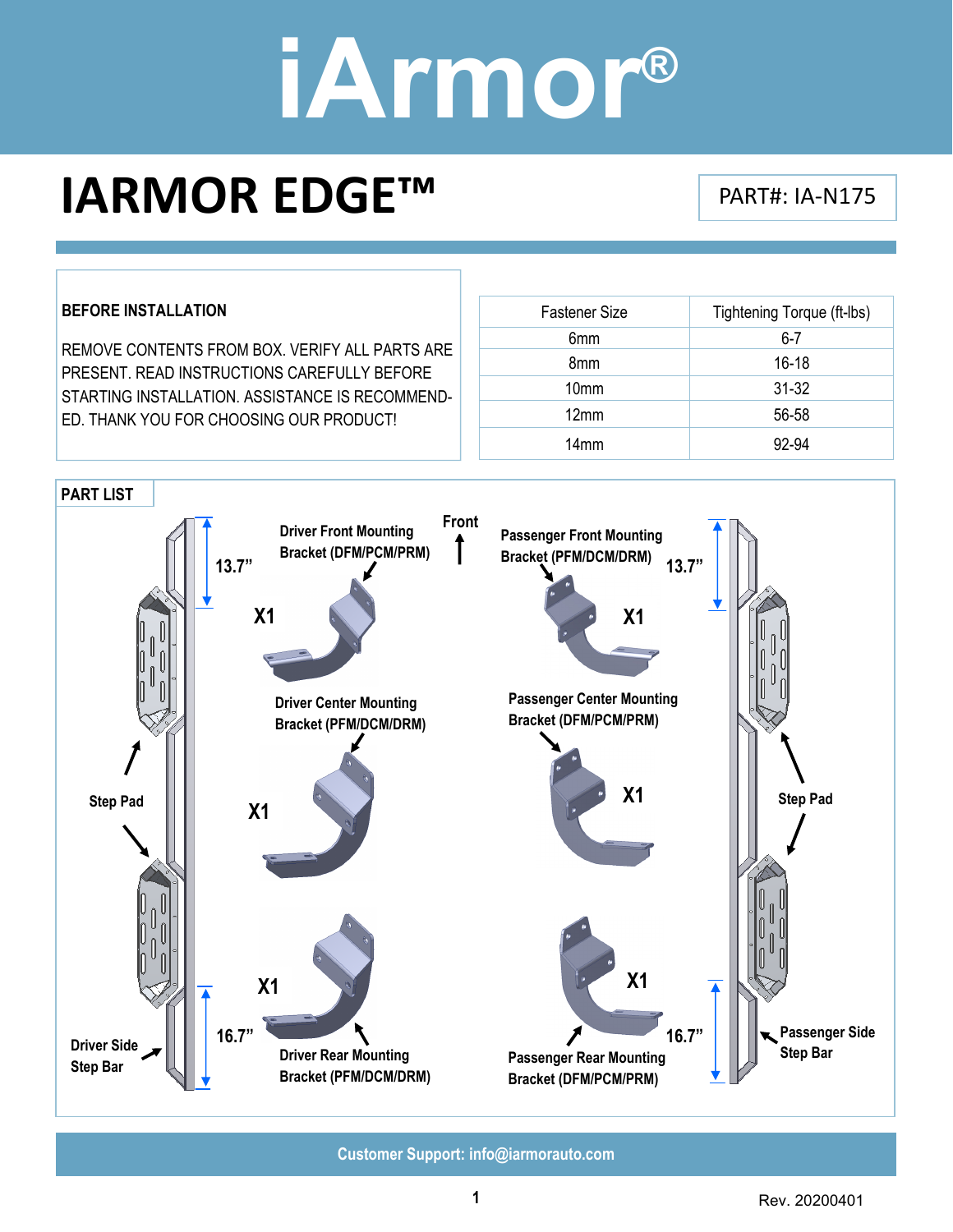





M6 Large Flat Washer



M8X1.25 Nylon Lock Nut



M6X1 Nylon Lock Nut



M6X1-20mm Flat Sunk Head Bolt



#### The instruction here is for your reference only. We strongly recommend the professional installer for best result. We are not responsible for any damage caused by the installation.

### **STEP 1**

Install the Step Pads onto the step bars with (32) M6x1-20mm T-Bolts, (32) M6 Large Flat Washers, (32) M6X1 Nylon Lock Nuts and (8) M6X1-20mm Flat Sunk Head Bolts.



### **STEP 2**

Start the installation from the driver/left side of the vehicle. Locate the Driver Side Mounting Locations along the inner side of the body panel, **(Fig 1)**.



**(Fig 1) Typical mounting location**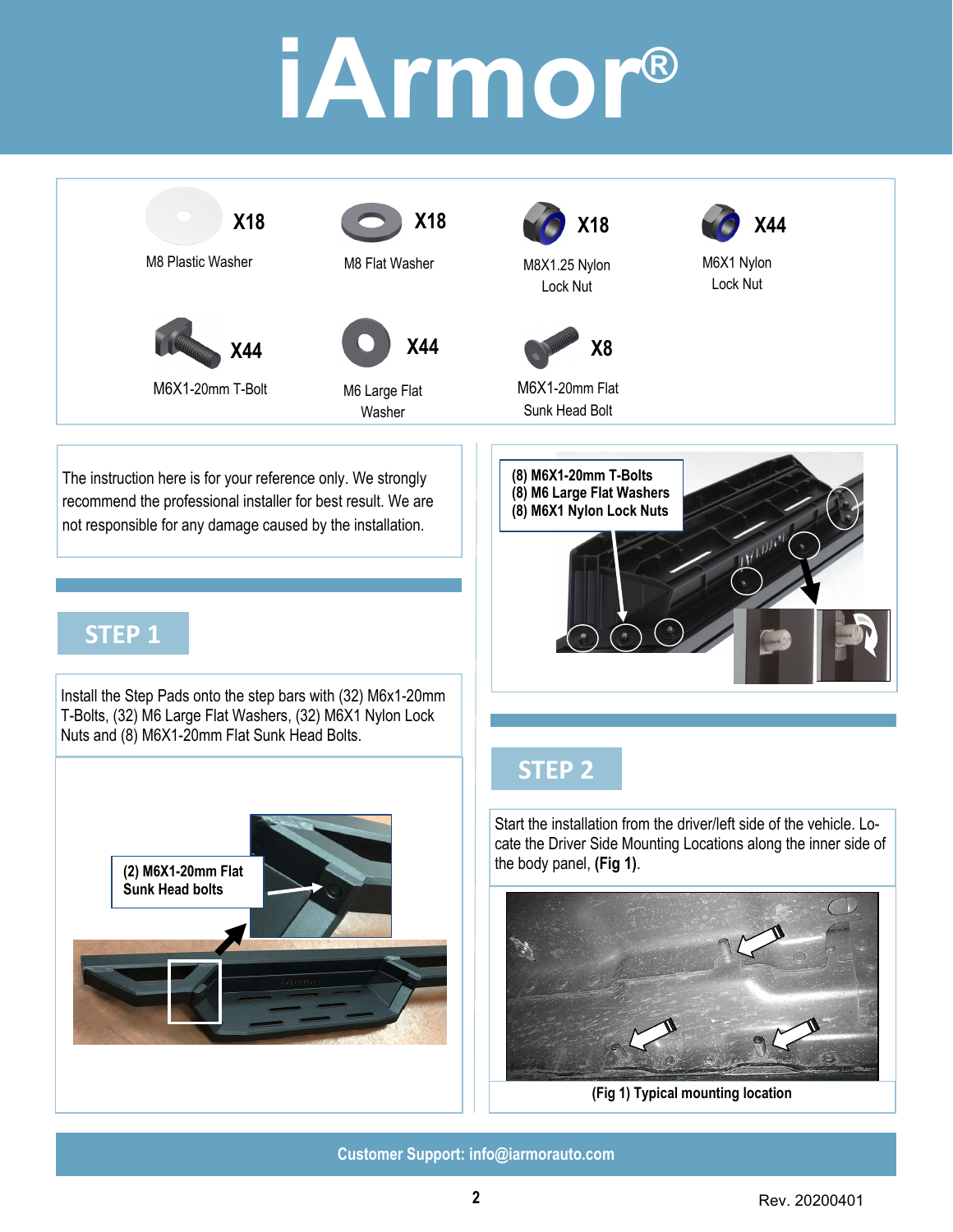### **STEP 3**

Slide (1) M8 Plastic Washer over each of the (3) factory mounting studs on the body panel, **(Fig 2 )**. **IMPORTANT**: The Plastic Washers are designed to prevent corrosion between the aluminum body panel and the steel mounting brackets. **Do not install the Brackets without the Plastic Washers**.



**(Fig 2) Thread M8 Plastic Washers onto all mounting studs** 

### **STEP 4**

Attach the Driver Front Mounting Bracket (**DFM/PCM/PRM**) to the (3) factory studs with (3) M8 Flat Washers and (3) M8X1.25 Nylon Lock Nuts, **(Fig 3 & 4)**. Leave bracket loose at this time.





#### **STEP 5**

**(Fig 5) Driver Center/ Rear Mounting Bracket Installed**  Repeat **Step 4** to install the Driver center Mounting Bracket and Driver Rear Mounting Bracket (**PFM/DCM/DRM**), **(Fig 5,6)**. **Front PFM/DCM/DRM (3)M8 Flat Washers (3)M8X1.25 Nylon Lock Nuts Front (Fig 6) Driver Center/ Rear Mounting Bracket Installed**